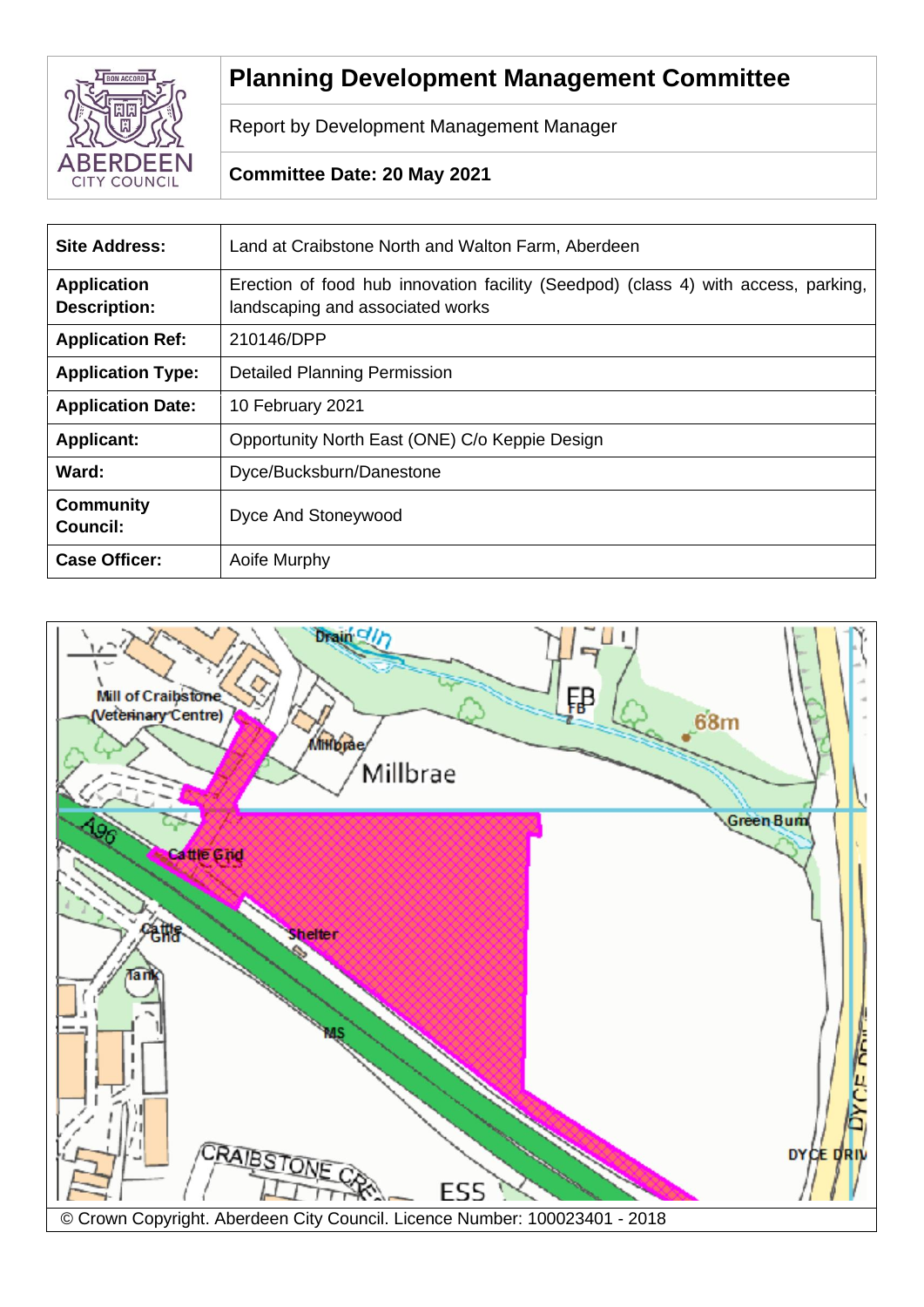## **RECOMMENDATION**

Willingness to Approve Conditionally, subject to the conclusion of a Legal Agreement to ensure payment of developer obligations.

#### **APPLICATION BACKGROUND**

#### **Site Description**

The site comprises a portion of the land identified as OP18 'Craibstone North and Walton Farm' within the Aberdeen Local Development Plan 2017 and is located to the north west of Aberdeen at Craibstone, north of the A96. In total OP18 incorporates 20Ha of land, with this site only encompassing 1.96Ha of currently agricultural land to the south of the opportunity site. The wider OP18 site comprises land owned and used by Scotland's Rural College (SRUC), amongst other land owners, with the majority currently within agricultural use.

The application site is bound by the A96 to the south, Walton Road to the west, Mill of Craibstone Veterinary Centre (SRUC) to the north west, two dwellinghouses and agricultural properties to the north and north east and the remainder of OP18 to the north, east and west (beyond Walton Road and the existing properties/buildings). Several opportunity sites are located within the surrounding Craibstone / Rowett area, including OP20 to the south, where residential properties are currently being constructed by CALA, OP19 to the east, which accommodates the TECA complex and other commercial uses, OP23 to the north and west identified as Business and Industrial Land and OP24 further west, which accommodates a Park and Ride. With regards to the properties to the south, it is noted that flats have been constructed along the boundary with the A96 and have windows and Juliette balconies that overlook the public road and this site.

The site is currently grassed agricultural land and in terms of the topography, the site slopes from the north to the south towards the A96 with the ground levels on the site differing by approximately 7m, the land then rises up towards the A96 in the area to the south of the site, resulting in the A96 sitting at a higher ground level than the southern portion of the site. Groups of trees lie along the site's western and southern boundaries. The Green Burn is located further north, running from the west to east running through the wider OP18 site, the Burn and surrounding corridor designated as an area of Green Space Network identified as Greenburn / Walton Road in the Local Development Plan.

**Relevant Planning History** None

## **APPLICATION DESCRIPTION**

#### **Description of Proposal**

Permission is sought for the erection of a Food Hub innovation facility, identified as 'Seedpod' in supporting documentation, with related access, parking, landscaping and other associated works. The use falls within a Class 4 'Business' use, comprising a mix of laboratory, demonstration, office and meeting facilities. The proposal aims to support and accelerate the growth and innovation of existing businesses and start-ups within the food and drink sector of the North East. The building would sit towards the east of the site and be bound by a car park to the west, a spine road to the north and service yard to the east. Landscaping is proposed throughout the site with an area of green space retained to the south.

The building has been designed to sit comfortably within the sloping site and to minimise cut-andfill groundworks. The proposal comprises a simplified double pitched 'U' shaped agricultural style building, with a floor area occupying approximately 2,500sqm. A total floorspace of around 3,000sqm is proposed. The building is split-level due to the existing ground levels, with the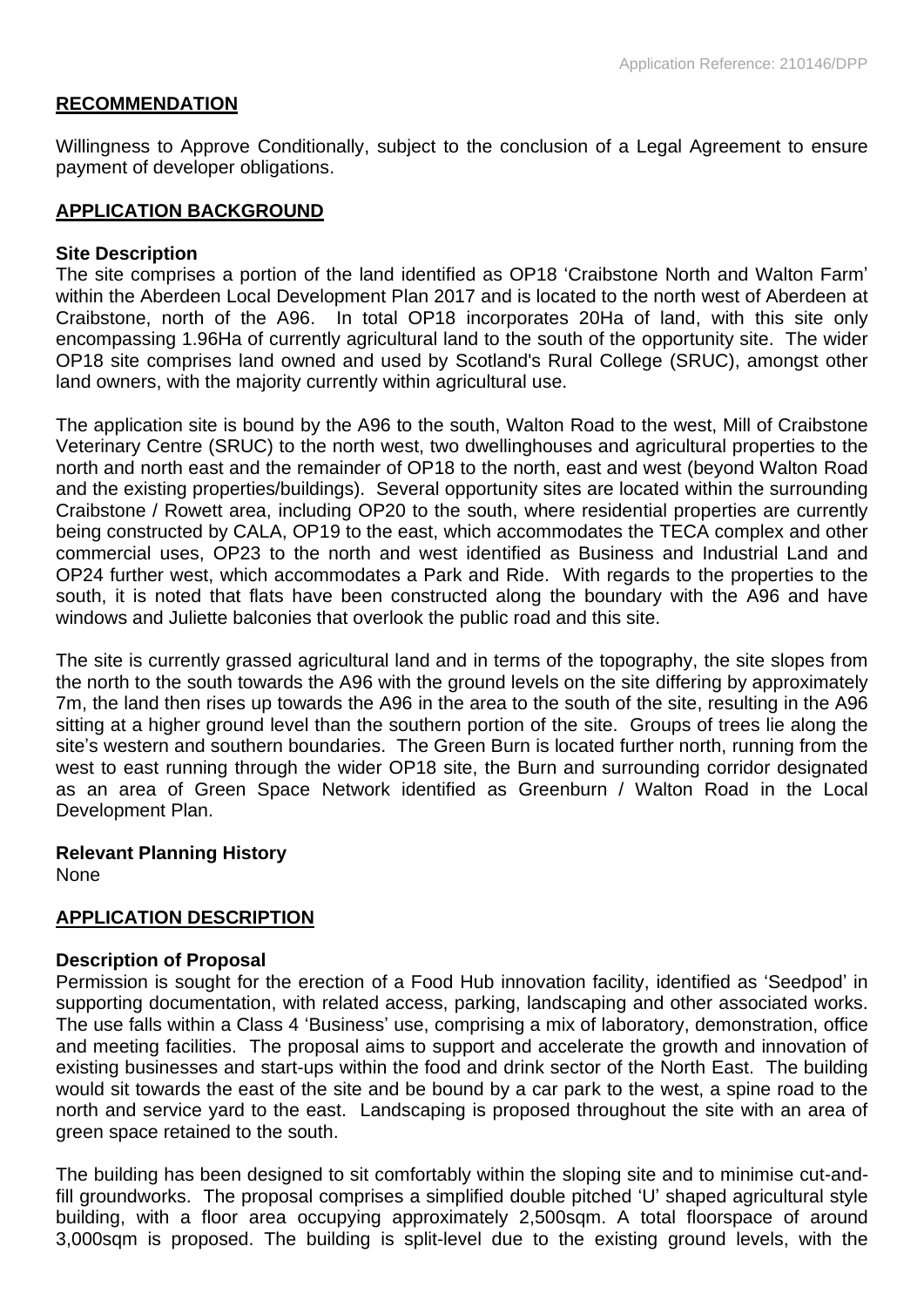northern part of the building being single storey and forming part of the first floor, while the southern aspect covers two levels, ground and first floor. The building's height ranges from 8m to 15m depending on ground levels, while the lengths and width are 47m to 57m and 52m, respectively. The principal elevation to the west accommodates a large area of glazing allowing light into the double height co-working central atrium. Other elevational materials comprise horizontal and vertical metal cladding, natural stone, aluminium windows, a mix of solid, metal pass and roller shutter doors and a standing seam roof. The building accommodates various areas of workspace, as well as offices, meeting rooms, kitchens, incubator rooms and back of house plant and staff areas.

Externally, the site would accommodate a car park with 60 car parking spaces and a service yard. New footpaths are also proposed within the site. An external courtyard is also shown outside the building's west elevation. The remainder of the site would be retained as open space with some landscaping proposed.

Access and egress to and from the site would be via the existing A96 junction (that operates on a 'left in, left out' basis) and Walton Road, with the latter connecting to the new spine road to the north of the site. This access road would then be linked to the remainder of the OP18 land during future development of the wider opportunity site. Although not required relative to the current proposal, the geometry of the existing junction would be upgraded as part of the Food Hub development to allow for later development phases and avoid abortive works.

## **Supporting Documents**

All drawings and supporting documents listed below can be viewed on the Council's website at: [https://publicaccess.aberdeencity.gov.uk/online](https://publicaccess.aberdeencity.gov.uk/online-applications/applicationDetails.do?activeTab=documents&keyVal=QO2F9LBZGKB00)[applications/applicationDetails.do?activeTab=documents&keyVal=QO2F9LBZGKB00](https://publicaccess.aberdeencity.gov.uk/online-applications/applicationDetails.do?activeTab=documents&keyVal=QO2F9LBZGKB00)

- Design Statement, Revision P02, prepared by Keppie, February 2020
- Design Statement: Landscape, prepared by LDA Design
- Drainage Strategy, prepared by Curtins, December 2020
- Flood Risk Statement, prepared by Cameron and Ross, August 2020
- Preliminary Development Framework, prepared by Aecom, April 2021
- Framework Travel Plan, prepared by Systra, March 2021
- Low and Zero Carbon Statement, prepared by Atelier Ten, February 2021
- Noise Impact Assessment, prepared by Sandy Brown Consultants in Acoustics, Noise and Vibration, February 2021
- Noise Impact Assessment, prepared by Sandy Brown Consultants in Acoustics, Noise and Vibration, Revision P02, March 2021
- Outline Specification, prepared by LDA Design, November 2020
- Outline Maintenance & Management Plan, prepared by LDA Design, February 2021
- Supporting Planning Statement, prepared by Keppie, February 2021 Rev 00
- Supporting Studies, prepared by Aecom, February 2021
- Transport Statement, prepared by Systra, February 2021
- Ventilation Strategy, prepared by Atelier Ten, February 2021
- Ventilation Strategy, prepared by Atelier Ten, Revision 03, April 2021

## **Reason for Referral to Committee**

The application has been referred to the Planning Development Management Committee because it is considered to be a departure from the current Local Development Plan as per 1. vii of the Council's Scheme of Delegation.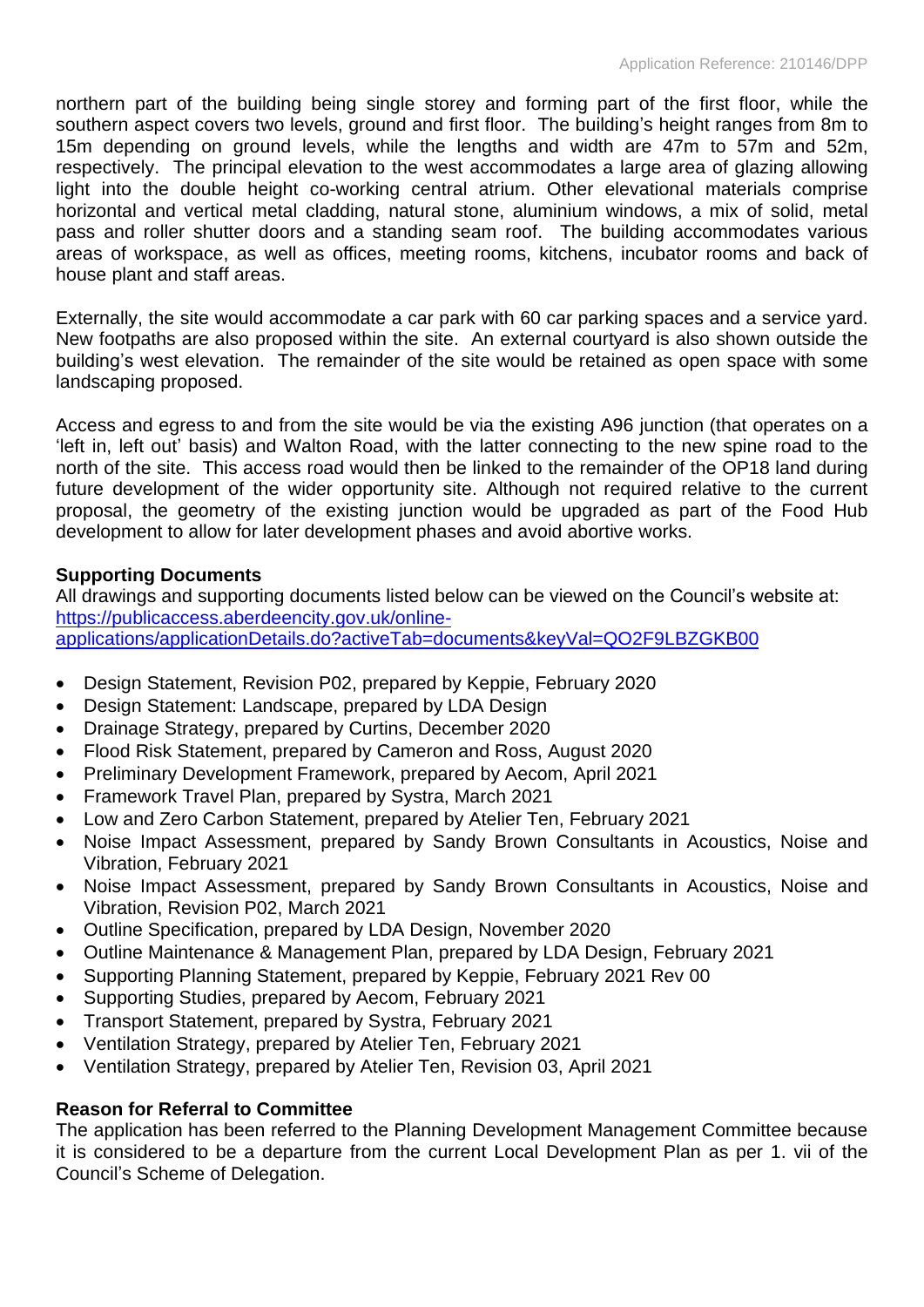## **CONSULTATIONS**

**ACC - Developer Obligations** – has reviewed the proposal and has provided a summary of obligations, consisting of contributions towards the Core Path Network to the sum of £3,153.

**ACC - Environmental Health** – has reviewed the information submitted and has no objection to the proposed development.

**ACC - Roads Development Management Team** – has advised that the Service has no objection to the proposal subject to conditions on a number of aspects relating to alterations to the existing A96/Walton Road junction, details of internal footpaths, upgrades to the existing public footpaths to the south of the site and vehicular charging points.

**ACC - Structures, Flooding and Coastal Engineering** – has reviewed the submitted Flood Risk Statement and has no objection to the proposal.

**ACC - Waste and Recycling** – has advised that as the proposal is for a commercial premises only general comments can be provided as Aberdeen City Council are not the only waste service contractor available in the city. These comments will be provided by way of an advisory note.

**Aberdeen City Shire Strategic Development Planning Authority** – advises that it have no objection to the proposal.

**Aberdeen International Airport** – has advised that it has no objection to the proposal subject to a condition regarding landscaping being attached. The airport has also supplied information regarding the use of cranes within close proximity to an aerodrome.

**Dyce and Stoneywood Community Council** – no comments received.

## **REPRESENTATIONS**

None

## **MATERIAL CONSIDERATIONS**

#### **Legislative Requirements**

Sections 25 and 37(2) of the Town and Country Planning (Scotland) Act 1997 require that where, in making any determination under the planning acts, regard is to be had to the provisions of the Development Plan and that determination shall be made in accordance with the plan, so far as material to the application unless material considerations indicate otherwise.

## **National Planning Policy and Guidance**

Scottish Planning Policy was approved on 18 December 2020. In February 2021, a Judicial Review of the decision of the Scottish Ministers on 18 December 2020 to amend Scottish Planning Policy (2014) as set out in 'Scottish Planning Policy Finalised Documents' and to publish 'Planning Advice Note 1/2020' was lodged with the Court of Session. As it stands, SPP2020 remains in place and is a relevant consideration in the determination of all planning applications.

## **Aberdeen City and Shire Strategic Development Plan (2020) (SDP)**

The Strategic Development Plan 2020 was published in August 2020. The purpose of this Plan is to set a clear direction for the future development of the City Region. It sets the strategic framework for investment in jobs, homes and infrastructure over the next 20 years and promotes a spatial strategy for the next 20 years. All parts of the Strategic Development Plan area will fall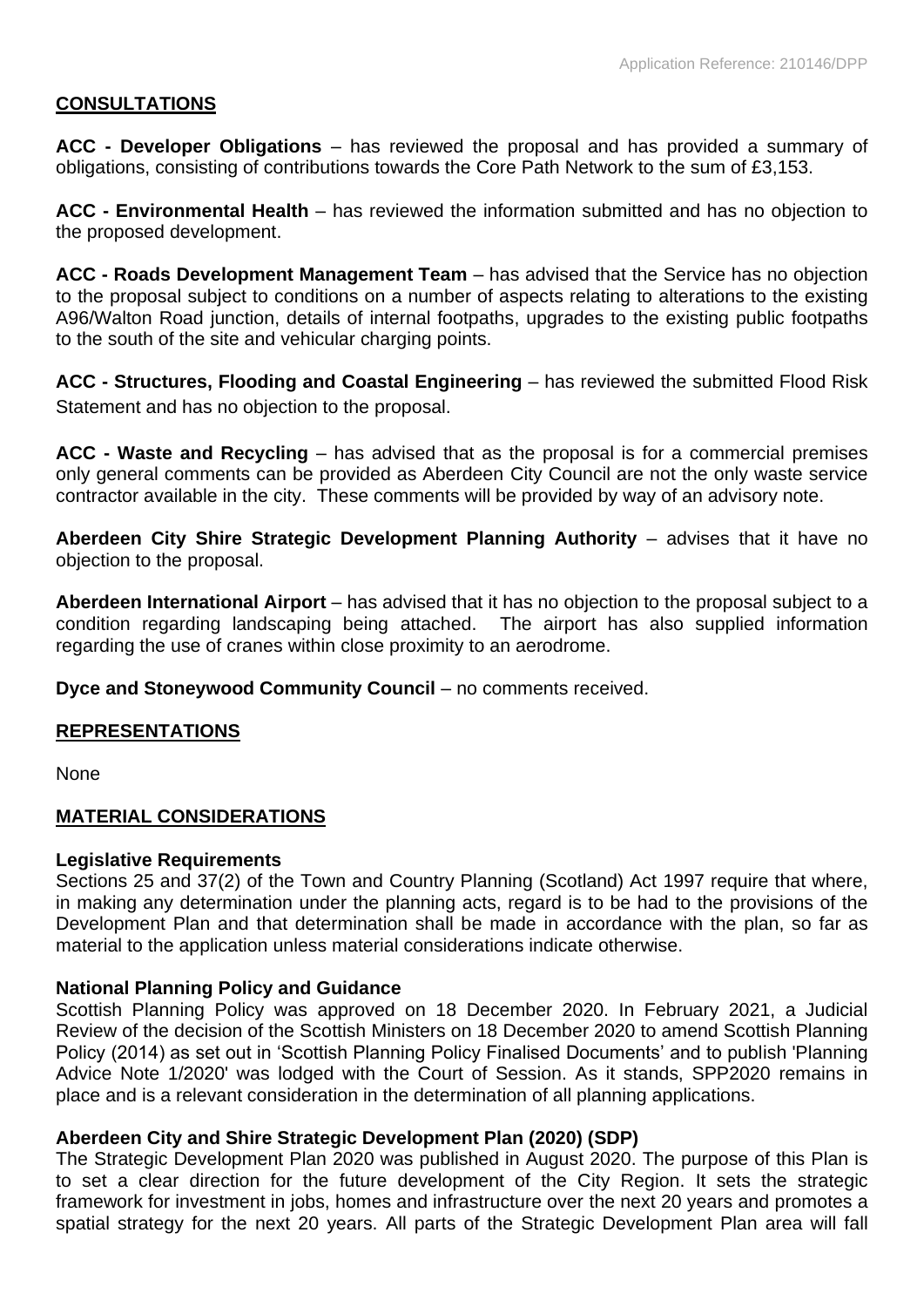within either a Strategic Growth Area or a Local Growth and Diversification Area. Some areas are also identified as Regeneration Priority Areas. The following general targets are identified; promoting diversified economic growth, promoting sustainable economic development which will reduce carbon dioxide production, adapting to the effects of climate change and limiting the amount of non-renewable resources used, encouraging population growth, maintaining and improving the region's built, natural and cultural assets, promoting sustainable communities and improving accessibility in developments.

## **Aberdeen Local Development Plan (2017)**

OP18 - Craibstone North and Walton Farm – 'Opportunity for development of 1.5ha of employment land in the Local Development Plan period 2007 - 2023 and 18.5 hectares of employment land or a higher education and research institute in the Future Growth period. Masterplan required. This site may be at risk of flooding. A flood risk assessment will be required to accompany any future development proposals for this site.'

Policy LR1 - Land Release Policy

Policy D1 - Quality Placemaking by Design Policy D2 - Landscape Policy I1 - Infrastructure Delivery and Planning Obligations Policy T2 - Managing the Transport Impact of Development Policy T3 - Sustainable and Active Travel Policy T5 - Noise Policy B4 - Aberdeen Airport Policy NE1 - Green Space Network Policy NE5 - Trees and Woodlands Policy NE6 - Flooding, Drainage and Water Quality Policy R6 - Waste Management Requirements for New Development Policy R7 - Low and Zero Carbon Buildings, and Water Efficiency Policy CI1 - Digital Infrastructure

## **Supplementary Guidance and Technical Advice Notes**

Planning Obligations Transport and Accessibility Noise Flooding, Drainage and Water Quality Green Space Network and Open Space Resources for New Development Aberdeen Masterplanning Process

# **Proposed Aberdeen Local Development Plan (2020)**

The Proposed Aberdeen Local Development Plan was approved at the Council meeting of 2 March 2020. The Proposed Aberdeen Local Development Plan constitutes the Council's settled view as to what the final content of the next adopted Aberdeen Local Development Plan should be and is now a material consideration in the determination of planning applications. The Aberdeen Local Development Plan 2017 will continue to be the primary document against which applications are considered. The exact weight to be given to matters contained in the Proposed Aberdeen Local Development Plan (including individual policies) in relation to specific applications will depend on whether –

- these matters have been subject to public consultation through the Main Issues Report; and,
- the level of objection raised in relation these matters as part of the Main Issues Report; and,
- the relevance of these matters to the application under consideration.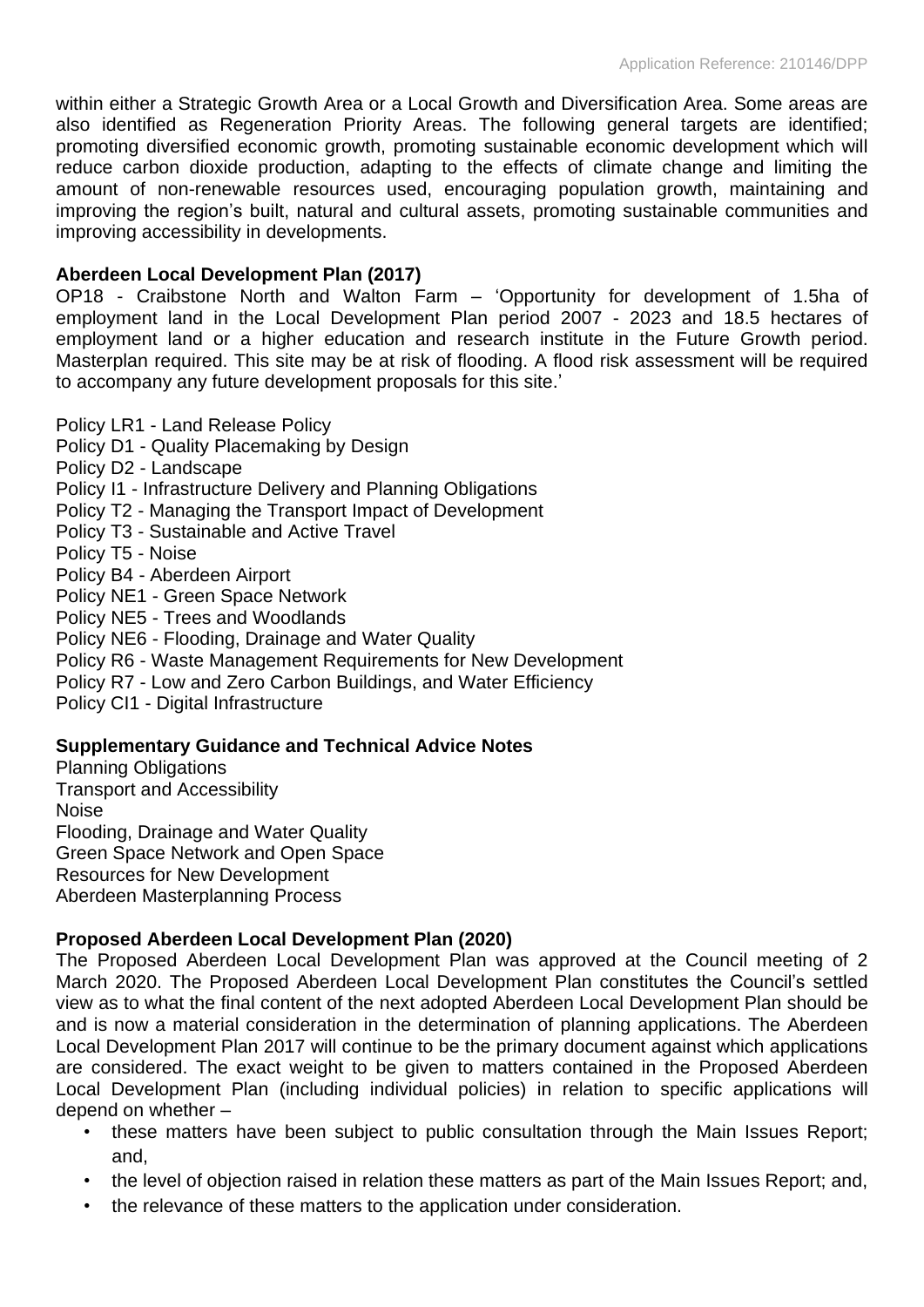The foregoing can only be assessed on a case by case basis. The following policies are relevant in this case;

OP18 - Craibstone North and Walton Farm – 'Opportunity for development of 1.5ha of employment and 18.5 hectares of Strategic Reserve employment land or a higher education and research institute in the 2033-40 period. Masterplan required. A Flood Risk Assessment will be required to accompany any future development proposals for this site.'

Policy LR1 - Land Release Policy Policy WB1 - Health Developments Policy WB3 - Noise Policy NE2 - Green and Blue Infrastructure Policy NE5 - Trees and Woodland Policy D1 - Quality Placemaking Policy D2 - Amenity Policy D4 - Landscape Policy R5 - Waste Management Requirements from New Developments Policy R6 - Low and Zero Carbon Buildings and Water Efficiency Policy I1 - Infrastructure Delivery and Planning Obligations Policy T2 - Sustainable Transport Policy T3 - Parking Policy CI1 - Digital Infrastructure Policy B3 - Aberdeen International Airport and Perwinnes Radar

## **Other Material Considerations**

Aberdeen City Region Deal (2016)

# **EVALUATION**

## **Aberdeen City and Shire Strategic Development Plan (2020) (SDP)**

The Strategic Development Planning Authority has been consulted on this proposal and have advised that the vision of the SDP is to support the diversification of the local economy and "food and drink" is one of the key areas identified. The proposal is supported by the SDPA in view of the collaboration and support given by the constituent Council's through the City Deal.

Although the land and 2020 Plan Table of Employment Land is based on the 2015/16 Employment Land Audit, the SDP does state that *"In exceptional circumstances, for example if it is essential to put this Plan's Vision or Spatial Strategy into practice, applications for planning permission may be considered before 2033 on land identified as Strategic Reserve for Employment. This will ensure that the supply of employment land can be flexible to future changing economic circumstances."* Further, its close proximity to the SRUC Campus across the A96 can also be considered to form a useful agglomeration of economic activity.

The double crisis of the Climate Change and the ongoing COVID-19 Pandemic has highlighted the importance that active travel can make to both health as well as access to both work and leisure. The Strategic Development Plan in the section on "Connectivity" highlights this also as a key aim, stating: *"To make sure that all new developments contribute towards reducing the need to travel long distances and encourage people to walk, cycle or use public transport by making these attractive options."* The Plan encourages these to be progressed at the local level and reflect local needs and opportunities available. In general, the development will be supported through the provision of cycle parking and accessibility to public transport and walking and cycling infrastructure, however this aspect will be considered fully below.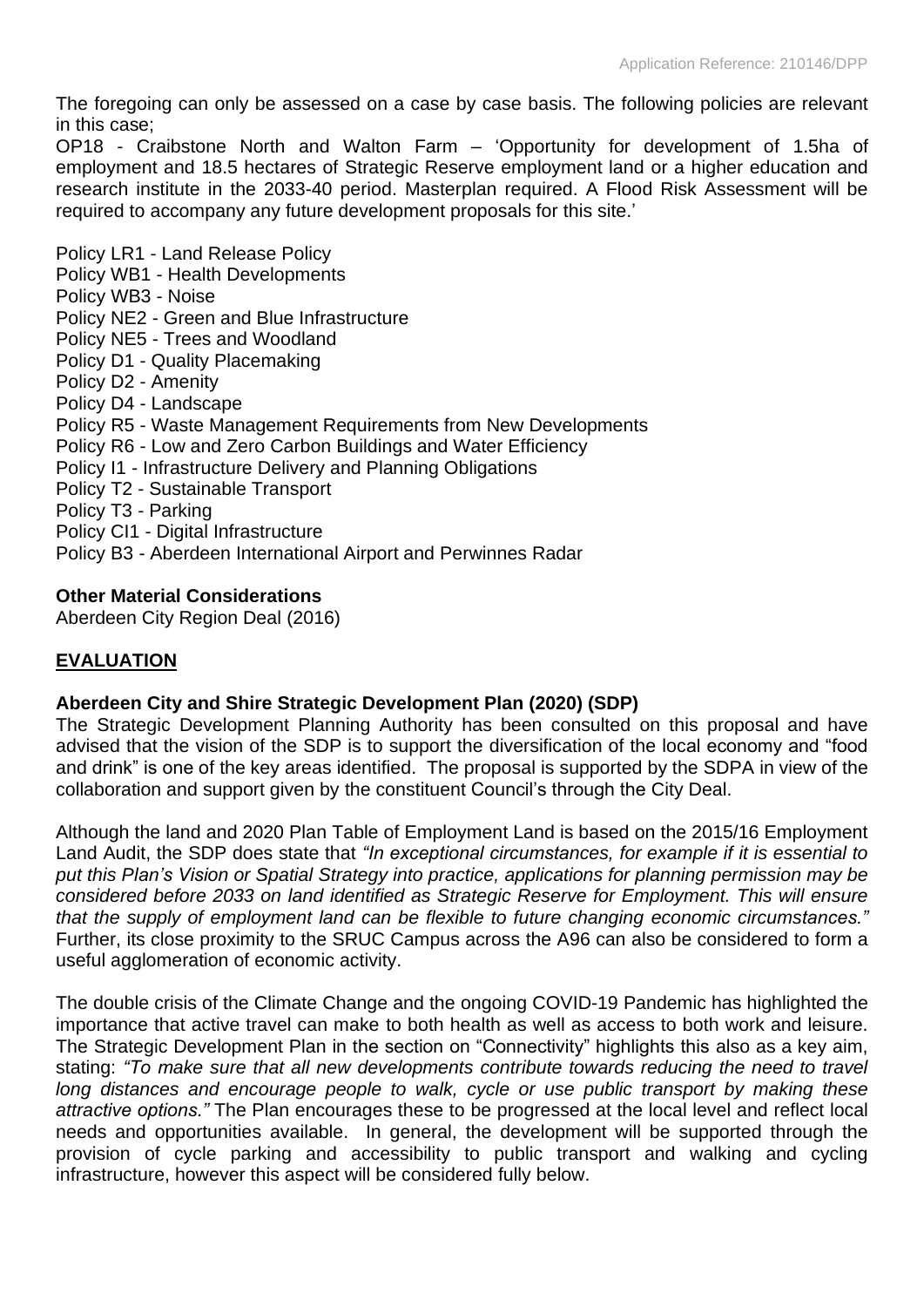#### **Masterplan/Development Framework**

The wording of the OP18 allocation in the extant and Proposed Local Development Plans state that a masterplan is required for the whole site. It is recognised that this application only seeks to develop a small portion of the wider OP site, as such, it was agreed with the applicant that it was onerous that they should be required to fully comply with this aspect of the allocation. As the site is located in an wider, as yet unplanned, opportunity site there is a requirement for the application to be supported by some form of masterplanning framework, it was considered necessary to obtain sufficient contextual information to ensure that remainder of OP18 would not be prejudiced by the Food Hub proposal. It was acknowledged that the level of detail required needed to be proportionate given that the majority of the OP18 site is Strategic Reserve Land which is not currently released for development and hence, for which, no proposals currently exist. It was therefore recommended that a "Development Framework" for the larger OP18 site and "Masterplan" for this proposed site would provide a sufficient level of detail in order to undertake an appropriate assessment in line with the Local Development Plan allocation requirements.

At this time, the Planning Service do consider it inappropriate to take forward any Masterplan or Development Framework prepared for this site as an approved Council document given that the majority of the site is not currently released for development by the Local Development Plan – adopted or proposed. The Development Framework therefore only forms a key supporting document of this application to demonstrate how the proposed development would fit into, and not prejudice, the future coherent implementation of the wider opportunity site when this is released for development by the development plan.

A 'Preliminary Development Framework' document has been submitted to provide information on this aspect. At this time, it is noted that not all landowners have been involved in this process and this exercise has been developed by SRUC alone, as they own the largest part of the allocated site. It is expected and noted within the document that further iterations of the Development Framework will be developed inclusive of all OP18 landowners in respect of future planning applications.

This supporting Development Framework provides a high-level indication of the possible future context for the proposed building and demonstrates that the development of this application site would not preclude or hinder the further development of the wider OP18 site. It is noted that there is a level of detail and information still absent from the document. It is however accepted that this document and its content is not intended as a proposal for the wider OP18 site and is at this point in time highly indicative, purely seeking to inform the assessment of this application and avoid prejudicing the delivery of the remainder of OP18. Furthermore, the supporting information advises that *"as a high level study, with a very specific purpose and scope, this work does not consider or propose a landscape strategy, a sustainability approach and longer term public transport for a masterplan on this site. It is not intended as a full Development Framework due to the significant length of time (2033 - 2040) before the majority of OP18 will be released for development as per the Proposed Local Development Plan 2020."*

Overall, it is expected that "*SRUC's Craibstone Campus will be a centre of lifelong learning, entrepreneurship and innovation in the North East of Scotland. The vision is for a high-quality campus providing a range of education opportunities covering further, higher and postgraduate levels that will inspire our students and nurture academic and commercial research."*

Key considerations set out within the document include – Site Current Condition; Planning Context; Physical Context; Utilities; Topography and Landscape; Summary of Site-Specific Issues; Assessment of Selected Options'; and Emerging Themes.

In respect to the concept that this site would form SRUC's Craibstone Campus, three key facilities have been identified by SRUC, the Foodhub; Clinical Skills Facility; and an Equine / Education and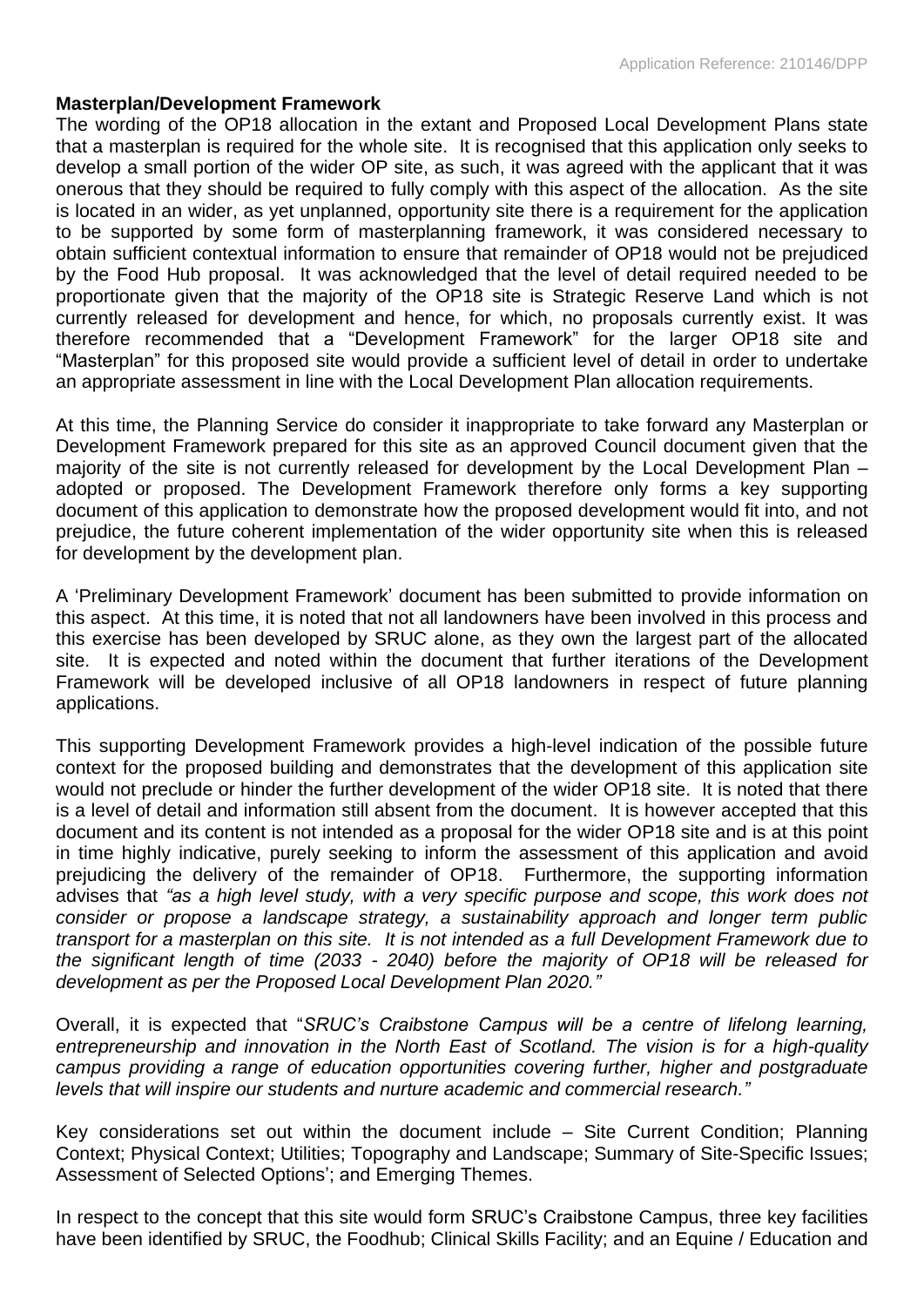Research Centre. Following on from workshops held for this site with stakeholders, three spatial options were proposed, all of which were assessed and considered.

As a result of this exercise common elements from the proposals were identified. In all three options a number of shared or similar themes emerged from the design exercise. In most instances, there seemed to be general agreement across the groups in respect of the key components of the site and their general location. From this an indicative masterplan layout was devised and presented as part of this supporting document.

Overall, it is considered that the Development Framework assessed as part of this planning application does not fulfil the masterplan requirement for OP18 as outlined in the Local Development Plan. A full comprehensive masterplan will still be required once the land is released in line with Local Development Plan phasing and prior to any development other than the Foodhub taking place. In addition, any future masterplanning exercise will be required to be undertaken, with all landowners, at an appropriate stage and in line with the Aberdeen Masterplanning Process Technical Advice Note. What has been submitted at this stage is however accepted as being sufficient for the purposes of assessing this application. While it is acknowledged that the plan contained within the Development Framework document is indicative, its intention to provide comfort that the proposed development does not preclude further development on the wider OP18 site is accepted. Overall, this aspect of the proposal is considered to be sufficient and information has been submitted to show the that early release of this land does not jeopardise the development of the wider allocation.

#### **Principle of Development**

OP18 provides the opportunity to develop 1.5ha of employment land within the current Local Development Plan period of 2007 - 2023 and 18.5 hectares of employment land or for a higher education and research institute in the future growth period, identified as 2027 - 2035. The main policies required to assess development on this site is Policy LR1 - Land Release Policy and Policy NE1 - Green Space Network.

Policy LR1 is split into two parts, Part A relates to the development of land within phase 1, 2017- 2026 and Part B which relates to Phase 2 and the release of land for development during 2027- 2035. In relation to this application, there is no information or plan showing the phasing of OP18 and as such both parts of Policy LR1 need to be considered. In relation to Part A, this specific proposal extends to approximately 2Ha of developable land, as such, the proposal does not comply with Part A of Policy LR1.

However, it is considered that a development such as this could be deemed as a research institute given that it would allow for research and development of the Food and Drink sector in the North East. The City Region Deal Annual Report 2020 outlines that "*Seedpod will be the place where businesses and people can share knowledge, innovate and inspire one another - whether they are start-ups developing a new idea, established manufacturers interested in the latest production technology or businesses accessing market insights and new product development support".*  However, as the remainder of OP18 is Strategic Reserve land and therefore not released for development at this time, the proposal also fails to comply with Part B of the above policy.

The Planning Service therefore need to consider whether it would be appropriate to support this development as a suitable departure from Policy LR1.

At the request of the Planning Service and to allow for a proper assessment of the proposal, the applicant's agent undertook an options appraisal of all suitable sites in and around Aberdeen City, both within Aberdeen City Council's administrative area, but also those applicable within the Aberdeenshire area. As outlined within the Supporting Planning Statement, 18 sites were considered in the initial selection process and sites were assessed against the applicant's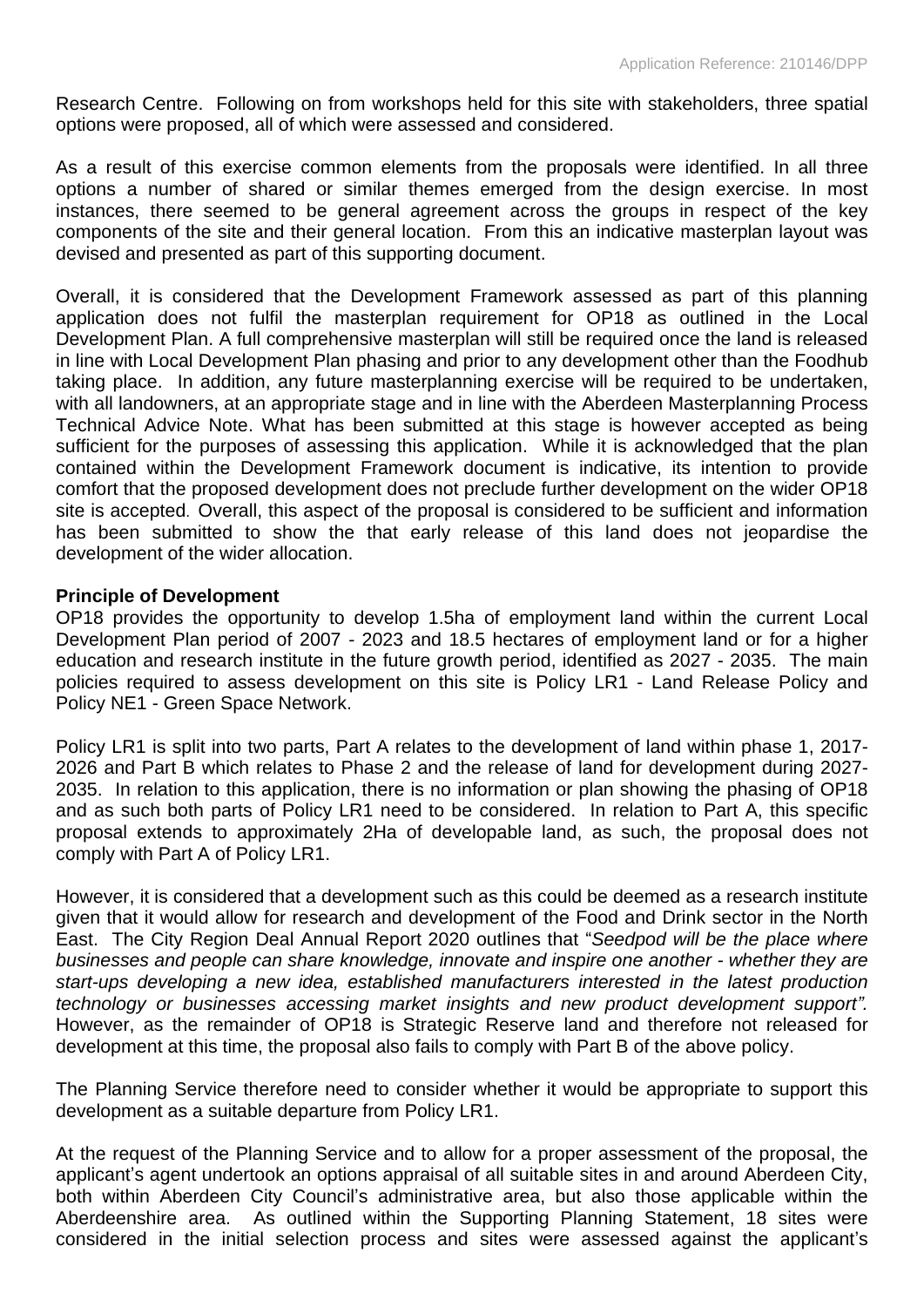selection criteria, which included aspects such as location, compatibility with adjacent and surrounding uses, proximity to existing academic partners, suitability and availability of existing business or industry land allocations. Given the ambitions for the project, future business allocations and greenfield opportunity sites were also considered. Of the 18 sites, scores ranged from the lowest of 48 to the highest of 78 with particulars of the top 5 sites being provided in greater detail. This site, identified as Site 5 – Sunnybrae (OP18) was the preferred site due to its connections with SRUC, a key partner organisation for the project, its proximity to infrastructure links including the AWPR (providing good connectivity to locations with Aberdeenshire), the Airport and the City, its accessibility by other modes of transport and its suitability for a future research facility as per the Local Development Plan allocation. The position of the development within the site and adjacent to the existing SRUC campus complements the overarching vision of Seedpod, given that SRUC shall be an integral partner.

While the site does not fully comply with the criteria of Policy LR1, other mitigating factors require to be taken into account, such as the development being specifically promoted in the City Region Deal and supported by the vision of the SDP. As set out in the section above, the Planning Service considers that this development does not jeopardise the future development of OP18. As such, the Planning Service are satisfied that this site is an appropriate location and can support the proposal as a departure from Policy LR1, given that the development is for a research institute but is being delivered prior to the release of the Strategic Reserve Land.

In respect to Policy NE1, it is noted that only a small area to the west of the site encroaches on land designated as Green Space Network. Given that the encroachment is small scale and relates to required improvements of the existing road network, it is considered that the proposal would not destroy or erode the character or function of the Green Space Network; as such the proposal is considered compliant with Policy NE1.

## **Layout, Siting and Design**

Policy D1 - Quality Placemaking by Design states that high standards of design are required for all development to create a strong and distinctive sense of place which is a result of context appraisal, detailed planning, quality architecture, craftsmanship and materials. It is also considered that development must have well considered landscaping and a range of transportation opportunities ensuring connectivity. All proposals will be required to meet the following essential qualities; distinctive, welcoming, safe and pleasant, easy to move around, adaptable and resource efficient.

Full consideration has been given to the site and surrounding context and the development has been designed and orientated so that it beds into the site and does not overlook the A96 or properties to the south. It is considered that the development reflects the site's semi-rural feel and has been designed to respect existing agricultural character. The site itself provides an attractive entrance to this part of the OP18 site and the development creates an inclusive layout that accommodates all modes of sustainable and active transport. The building has been designed in a way that reduces any effects on the surrounding developments by avoiding amenity impacts caused by noise and odour. In addition, there is ample opportunity for connections to adjacent path networks and public transport facilities and allowance for the easy movement of people throughout the site. While the building has been designed for a specific use, it has the potential to be altered should there be a future requirement to do so, making it adaptable and resilient.

It is considered that the supporting Design Statement provides sufficient information relating to the design options appraisal work and massing studies which successfully explains the design process undertaken. It is expected that this building will set the standard for the wider OP18 site when developed in the future. It is noted, however, that some details of the materials need to be finalised and as such it is appropriate to attach a condition requesting this information.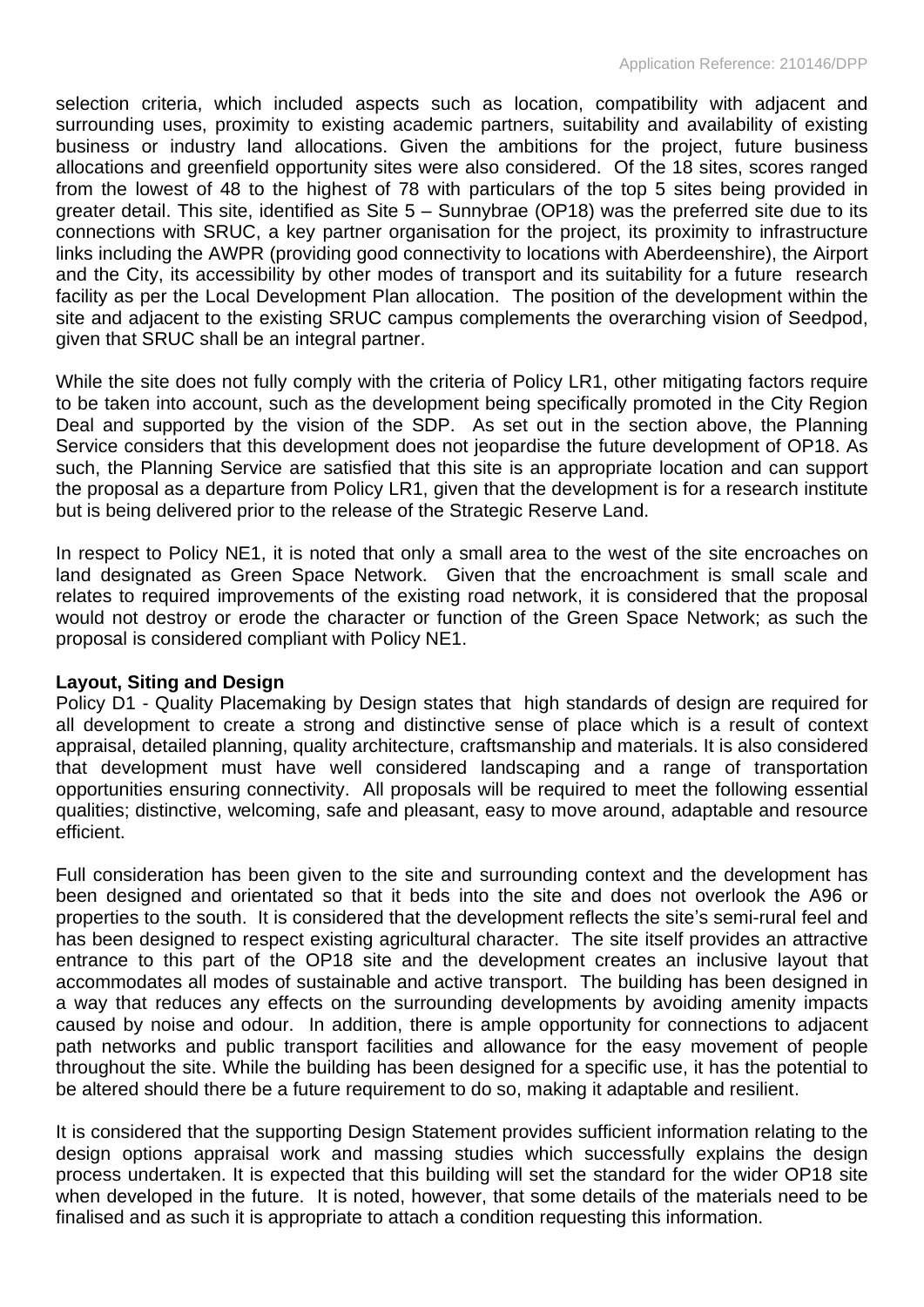Overall, the Planning Service find the layout, siting and design of the development to be acceptable and it is considered that the proposal is fully compliant with Policy D1 - Quality Placemaking by Design.

#### **Landscape**

Policy D2 - Landscape requires all applications to be accompanied by an appropriate landscape strategy, which provides details of soft and hard landscaping. Details regarding this aspect have been provided and appear to be of a high standard. However, a fully detailed plan providing a full landscaping scheme will be required in order to fully satisfy Policy D2.

Relating to the aspect of landscape, it is acknowledged that there are a number of trees along the boundaries to the west and north which may be impacted as a result of upgrades to Walton Road. While a full Tree Survey is not required, compensatory planting will be sought to replace any lost trees. Therefore, and in order to satisfy the criteria of Policy NE5 - Trees and Woodlands, an appropriately worded condition will request full details of compensatory planning which will be assessed by the Planning Service.

#### **Transport Impacts**

The submitted Transport Statement has been reviewed by the Roads Development Management Team who has carried out an assessment in respect of walking and cycling; public transport; vehicular access; parking; internal roads layout and local roads network.

The existing left-in / left-out junction from the A96 onto Walton Road would be utilised with access to the site being formed 50m to the north of that existing junction. A new spine road is being provided which extends east along the northern boundary of the site. It is anticipated that this road would be utilised and extended for the development of the wider OP18 site, but only a section is required for this proposal. Two access points are be being proposed off this internal road, the first would provide access to the main car park and the second would provide access to the service yard.

With regards to the A96 / Walton Road junction, it was discussed with the applicant that large goods vehicles should not cross the centreline of the A96 East-Bound lanes when emerging from the site. This has resulted in the requirement for geometric works to the existing junction. The suite of minimum required works would cater for the operation of the proposed development alone and not the additional demand of adjacent future sites within this wider opportunity site. However, the applicant acknowledges that undertaking the minimum requirements would be an inefficient use of resources as additional works would be required as the remainder of OP18 gets built out resulting in additional disruption to sites that gain access off Walton Road. As such, the applicant is proposing that geometric alterations to Walton Road, which are necessary to support the wider OP18 site, would be delivered as part of this proposal. These works involve widening Walton Road from 6m to 8m, the incorporation of pedestrian footways on both sides of the road and the incorporation of a splitter island with dropped kerbs. However, given that this wider suite of works is not required specifically to cater for this development and given funding concerns highlighted by the applicant, a condition will be used to ensure that final details of the proposed junction upgrade are submitted and approved prior to any development taking place. This will allow the applicant a degree of flexibility when finalising access arrangements and allow the Planning Service and Roads Development Management comfort in knowing what upgrades will take place.

With regards to active and sustainable transport, the Council has requested that the footpath along the southern boundary from Walton Road to the existing bus shelter be upgraded. While the exact extent of the footpath is still to be confirmed, the applicant has agreed to this upgrade. A condition will be utilised to ensure details of the upgrades are submitted to and approved by the Planning Service and the footpath is in place prior to the occupation of the building. It is noted that any existing street lighting columns would require to be relocated to the back of the footway/cycleway.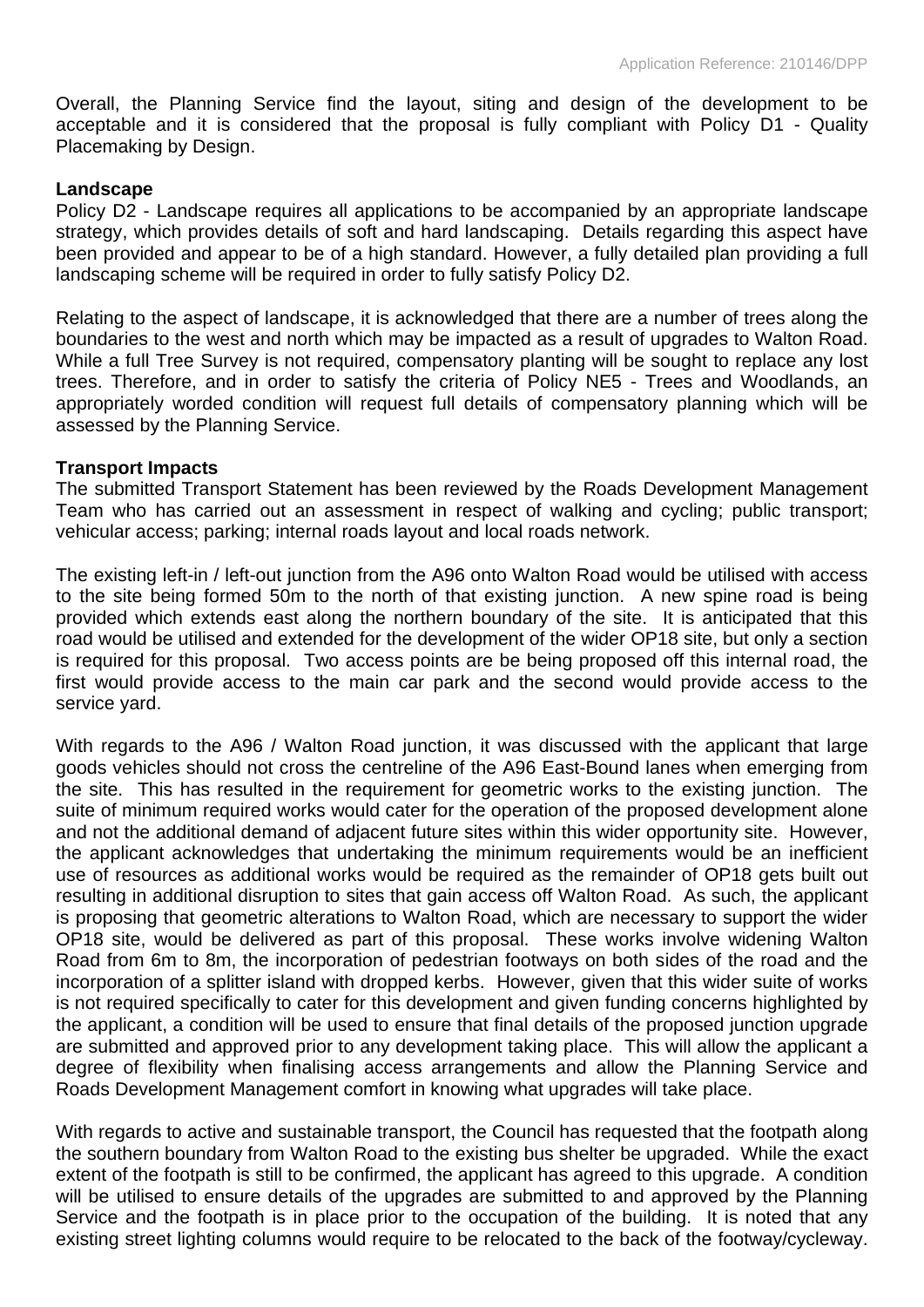Also, the continuation of this footway (or cycleway) further along the wider site boundary of OP18 would be required for the further development of OP18 and should be included in any masterplan for the site.

Regarding the internal footway (and cycleways), these are acceptable in terms of location, however no details of their widths have been provided. Ideally all footways between the A96 and cycle storage / the new access road should be formed at, or upgraded to, 3m wide to permit cycling, and other footways should be at least 2m wide. The applicant has advised that dimensions of the roads and footways for the proposals will be submitted once details are finalised. Therefore, it is considered pertinent to condition the submission of this information.

With regards to any impact on the wider road network, the development's site management strategy seeks to coordinate the number, size, and times of deliveries, as well as coordinating loads which would reduce the number of individual vehicle movements. The information submitted shows that 26 vehicles are predicted to arrive and leave in the peak periods, which is 1 vehicle every 2 minutes. In addition, 8 – 17 deliveries are anticipated per day. Assuming, for robustness, that these are all arriving and leaving in the peak period, this would be a total of 43 vehicles in the peak hours, which is less than 1 vehicle per minute. This would have no noticeable effect on the surrounding road network.

With regards to parking, both vehicular and bicycle, 60 car parking spaces (55 "standard" and 5 disabled) and 10 bicycle racks (with capacity for 20 bicycles) would be provided for on site, all considered to be appropriate and acceptable. There is also be a requirement for electric vehicle spaces within the site, however finalised numbers and details have not been agreed at this time, therefore, this information will be secured by a condition.

A Framework Travel Plan has been submitted, however, it is acknowledged that there is a limit as to what this this framework plan can commit to until such time that the building has been constructed and is operational. The submitted plan simply sets out the general approach to be taken with this development and the intent to coordinate and monitor travel behaviour. Given this it is considered appropriate to request the submission of a travel plan by condition.

Roads Development Management has advised that it has no objection to this development, subject to a number of conditions, details of which are outlined above. The Planning Service are also content with this aspect of the proposal, as such, it is considered that the proposal is in compliance with Policy T2 - Managing the Transport Impact of Development and Policy T3 - Sustainable and Active Travel.

## **Noise and Odour**

The submitted Noise Impact Assessment has been reviewed and has assessed potential impacts of the developments plant on nearby noise sensitive receptors, such as the existing dwellings on Walton Road 65m to the north. It is noted that this this assessment is a revision of the one initially submitted. On reviewing the initial version, it was considered that further information on noise control was required. The revised assessment advises that it is predicted that the cumulative plant noise level would be LAeq 39 dB outside the windows of the nearest noise sensitive receptor. This level meets the requirements provided the noise levels from all plant items do not exceed a sound pressure level of 55 dBA at 3 m (or 65 dB at 1 m) from the units and/or the extract/intake grilles on the facades. This limit applies to the following plant items, incubator extract hoods, booster set, pumps, air compressor and compressor. The noise limit (ie 55 dBA at 3 m) will be set as a requirement in the mechanical engineer's specifications, to ensure that when plant selections are made, the noise levels from the selected plant items adhere to the set limit. This is considered to be satisfactory to the Council's Environmental Health Service and the Planning Service and this aspect of the proposal therefore complies with Policy T5 - Noise.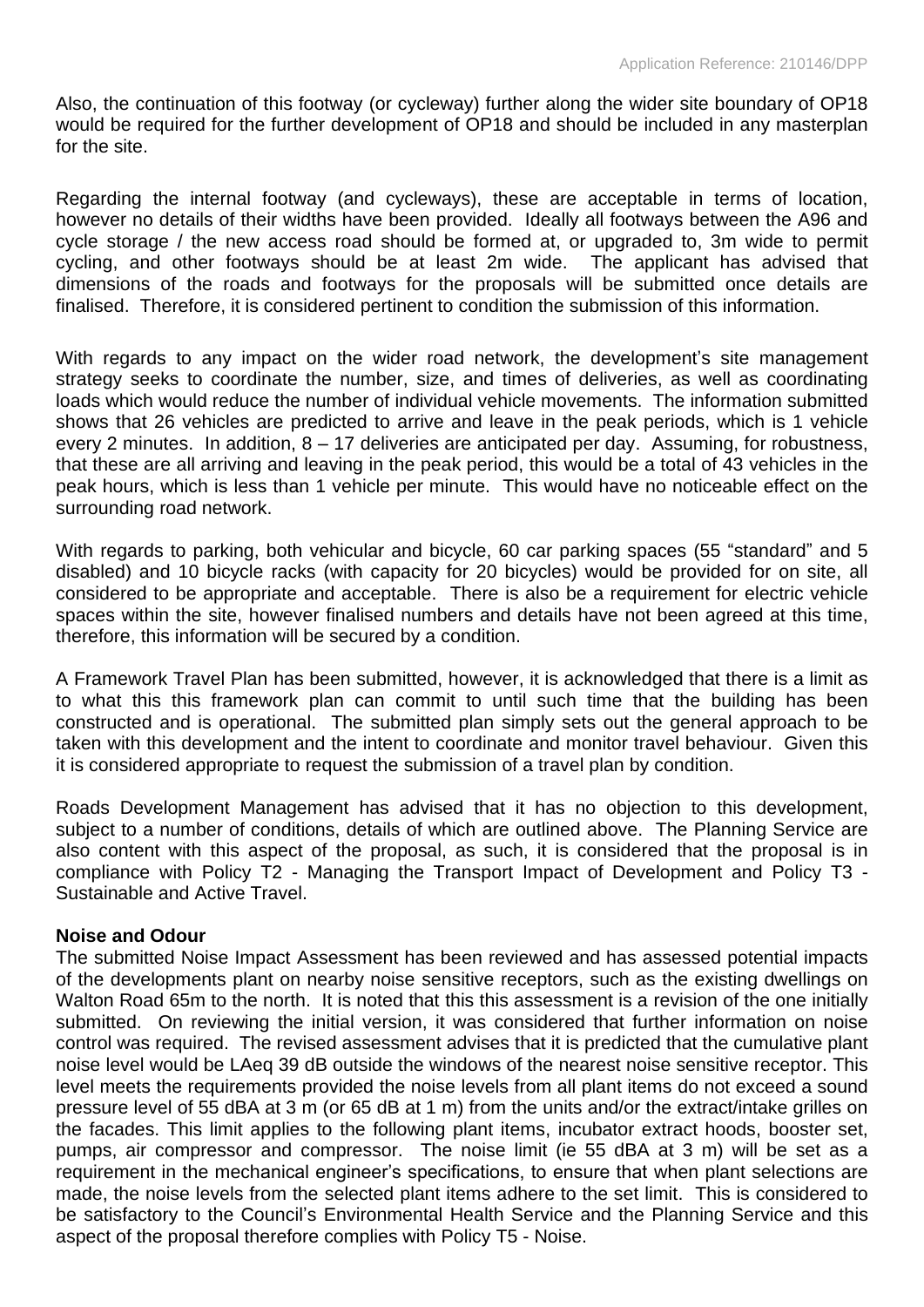With regards to odour, a ventilation strategy has been submitted, again this is a revised assessment as the initial version required some further information. There are several aspects of this development that would require appropriate ventilation, including incubator rooms, demo kitchens as well as meeting spaces and other communal spaces. This strategy has been assessed by Environmental Health and is found to be satisfactory, as such this aspect of the proposal is acceptable.

#### **Flooding and Drainage**

The risk of flooding in and around the site has been acknowledged, as such a Flood Risk Statement has been submitted in support of this application. The statement advises that in terms of fluvial flooding, there is no history in or around the proposed development site, as such there is no concern of flooding from the Green Burn, located to the north. With regards to surface water flooding, there is an area to the south east of the site that has been identified as being at risk especially given the existing topography of the site. In order to mitigate any risk of surface water flooding, the site would be serviced by an appropriate surface water drainage system, which would be designed in accordance with current standards. As such the opportunity for flooding would be limited.

In terms of drainage arrangements, a Drainage Strategy has been submitted and provides information on the existing infrastructure in place, ground conditions on the site and requirements set out by current guidelines. The strategy concludes that surface water would be discharged into the existing culvert to the south east of the site, in a controlled manner, and foul drainage would be discharged into the public combined sewer adjacent the A96.

Both the Flood Risk Statement and Drainage Strategy have been reviewed by the Planning Service, the Flooding Team and Roads Development Management and no objections or concerns have been raised. As such the proposal is considered to be in compliance with Policy NE6 - Flooding, Drainage and Water Quality.

## **Developer Obligations**

As per Policy I1 - Infrastructure Delivery and Planning Obligations and its associated supplementary guidance, commercial developments where the floorspaces exceeds 1,000sqm or where the site area is in excess of 1Ha required to be assessed by the Council's Developer Obligations Team and as this proposal meets both of the aforementioned criteria an assessment has been undertaken. The assessment outlines the requirement of a financial contribution of £3,153 towards the Core Path Network, to which the applicant has confirmed agreement to the Heads of Terms. Subject to the conclusion of the Legal Agreement and payment of the obligation, the proposal is considered to comply with Policy I1.

#### **Other Technical Matters**

Given the location of the development, which is in close proximity of Aberdeen Airport, the proposal requires to be assessed against Policy B4 - Aberdeen Airport, in consultation with the Airport's Safeguarding Team. The team has advised that it has no objection to the development subject to the submission and subsequent approval of a detailed landscaping plan, which must comply with Advice Note 3 – Wildlife Hazards. This is considered to be a suitable and appropriate request give the developments proximity to the airport and the Planning Service are content that this information can be requested by a condition.

The team has also commented regarding the use of cranes during construction, details of which will be provided to the applicant via an advisory.

Policy R6 - Waste Management Requirements for New Development requires all new developments to have sufficient space for the storage of general waste, recyclable materials and compostable wastes where appropriate. The applicant has not provided exact details of the waste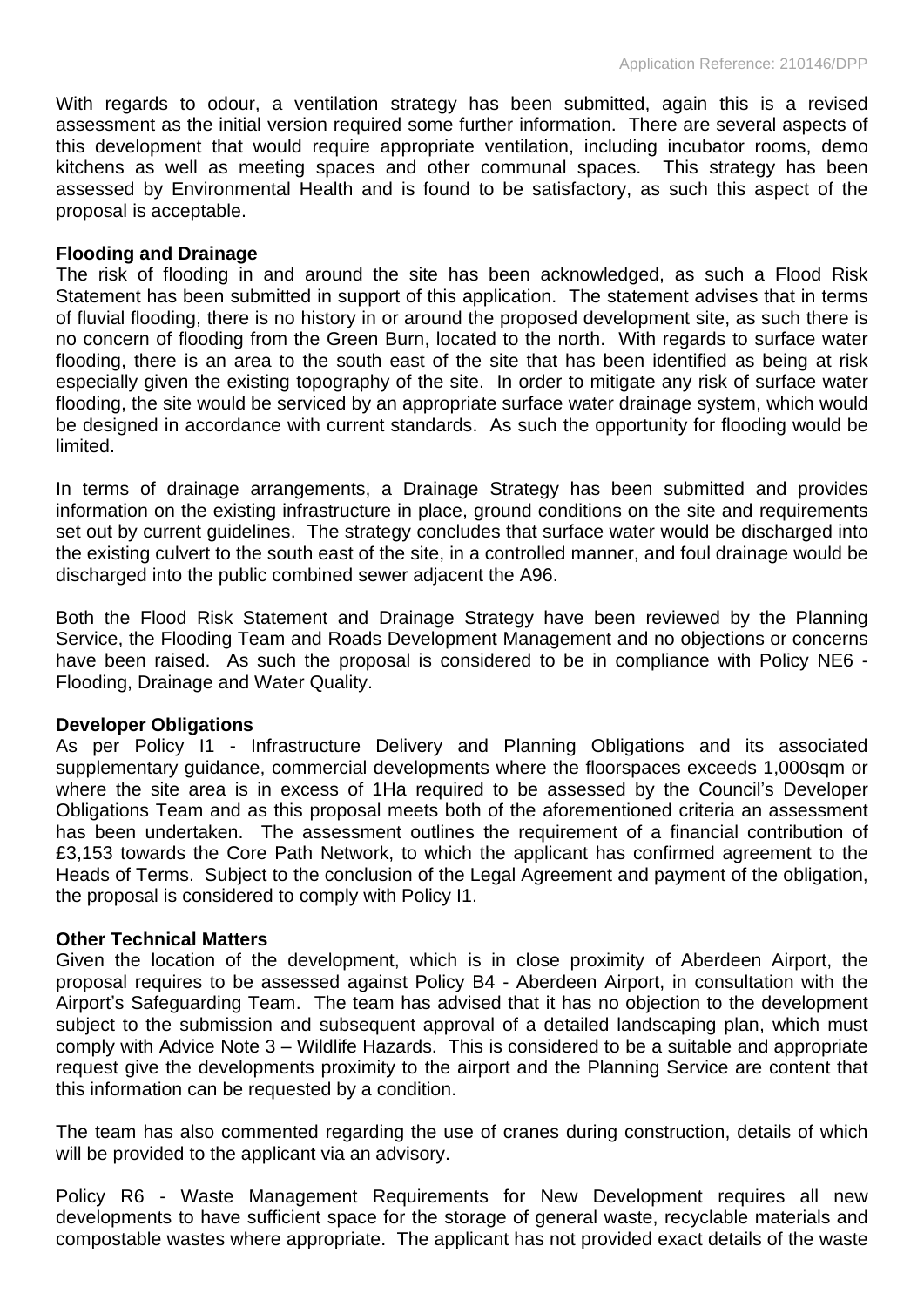storage for this development but details the ability of the refuse vehicle to manoeuvre into and out of the service yard have been provided. It is anticipated that the site has sufficient space for the storage of waste, but full details will be requested via a condition to satisfy the aforementioned policy.

The Council's Waste Team has provided information regarding facilities for commercial premises, which will be provided to the applicant by an advisory.

As per Policy R7 - Low and Zero Carbon Buildings, and Water Efficiency, all new buildings must meet at least 20% of the building regulations carbon dioxide emissions reduction target applicable at the time of the application through the installation of low and zero carbon generating technology and should reduce the pressure on water abstraction from the River Dee, and the pressure on water infrastructure. Full details and calculations of the buildings efficiency will be required by condition to ensure compliance with Policy R7.

Policy CI1 - Digital Infrastructure requires all new commercial development to have access to modern, up-to-date high-speed communications infrastructure. Given the location of the development it is not considered that there would be any concerns regarding the aspect of sufficient infrastructure.

## **Proposed Aberdeen Local Development Plan**

In relation to this application, the policies in the Proposed Aberdeen Local Development Plan 2020 substantively reiterate those in the adopted Local Development Plan and the proposal is acceptable in terms of both Plans for the reasons previously given.

#### **Heads of Terms of any Legal Agreement**

As noted above, the applicant has advised that they are agreeable to the Heads of Terms and have instructed that the obligation concerning the Core Path Network will be paid upfront and secured by a Section 69 Legal Agreement.

#### **Conclusion**

It is considered that while the proposal is not fully compliant with the principle policy, Policy LR1 - Land Release, the early release of the land has been adequately justified through the submitted options appraisal, the Masterplan / Development Framework that confirms the proposal would not prejudice the delivery of the remainder of OP18, the vision of the SDP and the project's place as part of the City Region Deal. As such the principle of development can be supported by the Planning Service as a suitable departure from the Aberdeen Local Development Plan 2017 in terms of OP18 and Policy LR1. All other aspects of the proposal have been assessed against all relevant policies highlighted above and is considered acceptable. The proposal is therefore recommended for approval subject to conditions and the conclusion of a legal agreement.

#### **RECOMMENDATION**

Willingness to Approve Conditionally and subject to the conclusion of a Legal Agreement to ensure payment of developer obligations.

## **REASON FOR RECOMMENDATION**

While not fully compliant with Policy LR1 - Land Release Policy, material considerations provide sufficient justification for a departure from the Aberdeen Local Development Plan 2017 that allows the early release of land within the OP18 allocation. The development is also supported by an acceptable Masterplan / Development Framework confirming it will not jeopardise the wider allocation and its subsequent development. It is not considered that there would be any impact on the character or function of the existing Green Space Network as per Policy NE1 – Green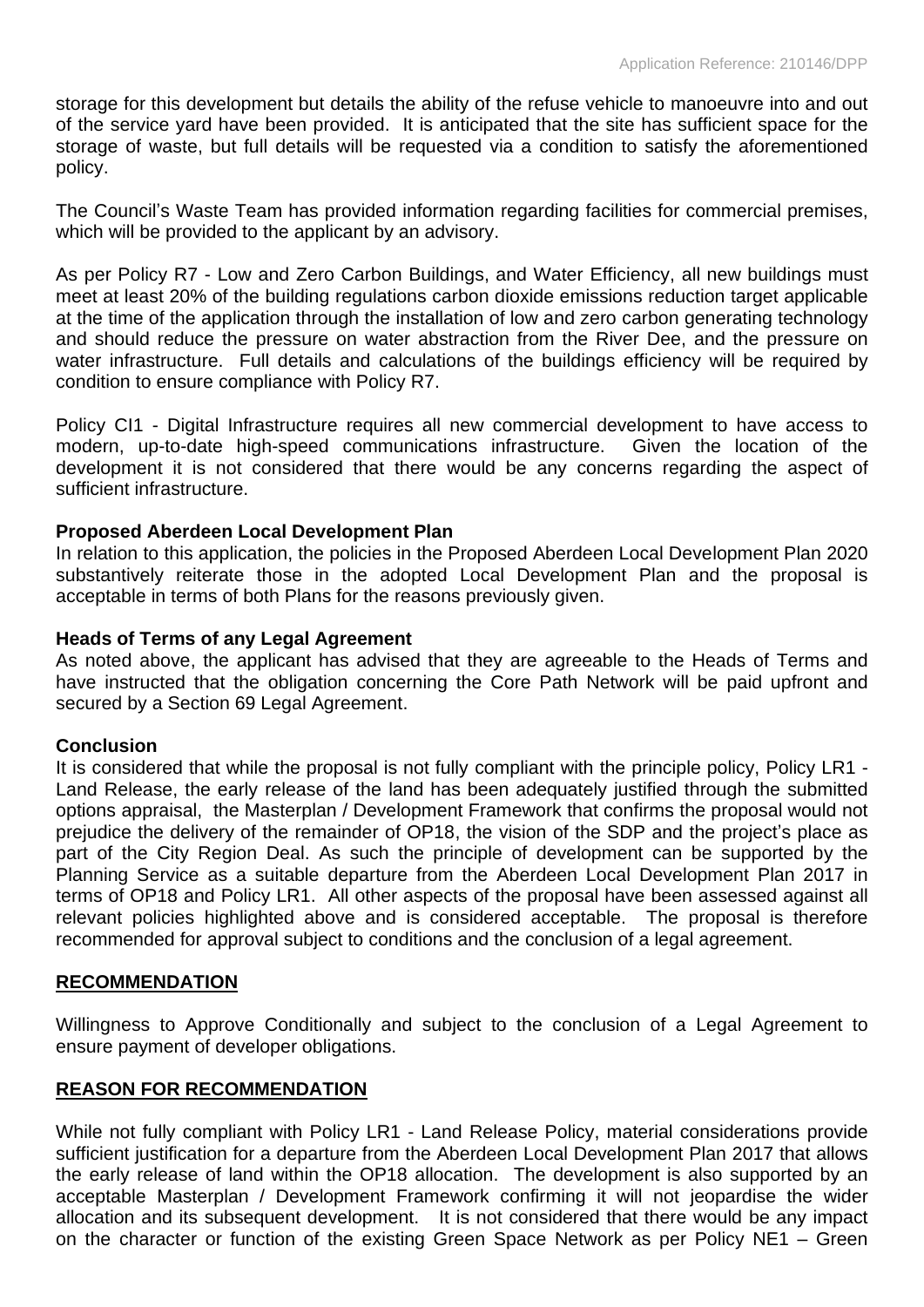Space Network. Other aspects of the proposal are considered acceptable such as layout, siting and design, landscape, transport impacts, noise and odour, flooding and drainage waste and potential impacts on Aberdeen Airport. Although some outstanding information is still required to ensure full compliance with Policy D1 - Quality Placemaking by Design, Policy D2 - Landscape, Policy T2 - Managing the Transport Impact of Development, Policy T3 - Sustainable and Active Travel, Policy B4 - Aberdeen Airport, Policy NE5 - Trees and Woodlands, Policy R6 - Waste Management Requirements for New Development and Policy R7 - Low and Zero Carbon Buildings, and Water Efficiency, this will be secured by conditions. Overall, it is considered that the proposal is acceptable when considered against the policies of the current Local Development Plan and all associated guidance, the Proposed Aberdeen Local Development Plan 2020 and the vision of the Aberdeen City and Shire Strategic Development Plan 2020.

## **CONDITIONS**

## **1. Materials**

No works in connection with the development hereby approved shall commence unless details, including the specification and colour of the walls, to be used in the external finish for the approved development have been submitted to and approved in writing by the planning authority. The development shall not be brought into use unless the external finish has been applied in accordance with the approved details.

Reason: In the interests of the appearance of the development and the visual amenities of the area.

## **2. Junction Upgrade**

The development hereby approved shall not be brought into use unless full and finalised details of the proposed upgrades to the A96 / Walton Road junction have been submitted to and approved in writing by the planning authority and implemented in accordance with the details thereby approved.

Reason: To ensure the existing access is adequately upgraded and can accommodate the level of traffic associated with this development.

## **3. Public Footpath**

The development hereby approved shall not be brought into use unless full details of the upgrades to the public footpath along the southern site boundary, which has been designed in accordance with the Council's Standards, have been submitted to and approved in writing by the planning authority and implemented in accordance with these details. The upgraded footpath shall be permanently retained thereafter.

Reason: To ensure safe access for pedestrians to existing public infrastructure.

## **4. Internal Footpaths**

The development hereby approved shall not be brought into use unless full details of the internal footpaths within the application site boundary, have been submitted to and approved in writing by the planning authority and implemented in accordance with the details. Thereafter the internal footpaths shall be permanently retained.

Reason: To ensure safe access and movement for pedestrians and cyclists.

## **5. Electric Vehicular Charging Points**

No works in connection with the development hereby approved shall commence unless details of the electric vehicular charging points within the car park has been submitted to approved in writing by the planning authority. Thereafter, the development shall not be brought into use until the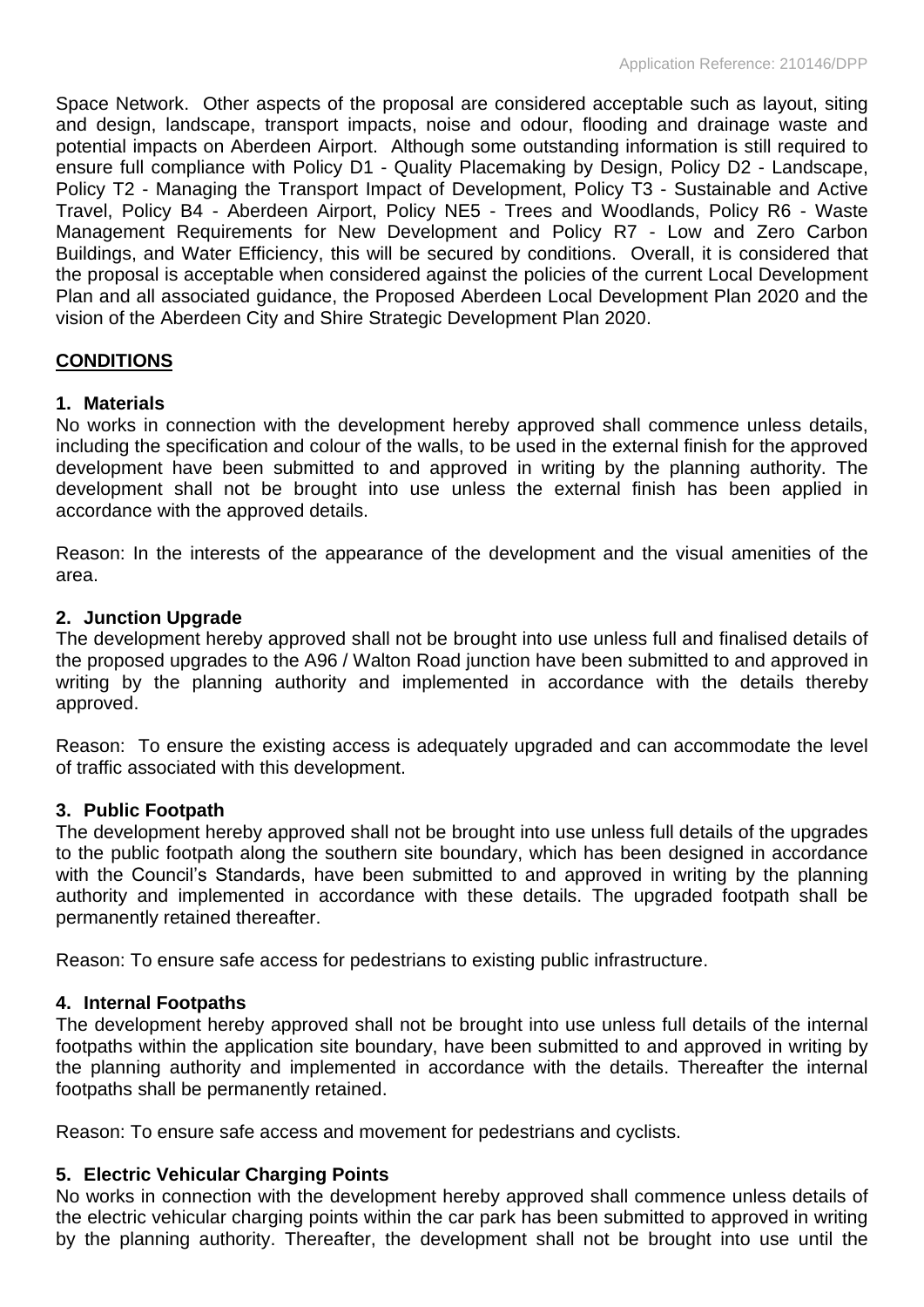electric vehicular charging points are implemented in accordance with the details thereby approved. The electric vehicular charging points shall be permanently retained and maintained to the specifications in the referred to approved details.

Reason: To ensure the provision of adequate charging points within the site.

## **6. Travel Plan**

Within 6 months of the date the building hereby approved being brought into use a Travel Plan for that building shall be submitted to the planning authority for approval. The Travel Plan shall:

- encourage more sustainable means of travel and shall include mode share targets;
- identify the measures to be implemented, the system of management monitoring review, reporting, and the duration of the incorporated measures designed to encourage modes other than the private car.

Once approved the measures set out the Travel Plan shall be implemented and permanently retained thereafter.

Reason: In the interests of encouraging a more sustainable means of travel to and from the proposed development.

## **7. Landscaping Scheme**

No works in connection with the development hereby approved shall commence unless a scheme of hard, soft and water landscaping works has been submitted to and approved in writing by the planning authority in consultation with Aberdeen Airport. Details of the scheme shall include the following and shall be in accordance with the Airport Operations Association, Safeguarding of Aerodromes - Advice Note 3:

- a) Existing landscape features and vegetation to be retained.
- b) Protection measures for the landscape features to be retained.
- c) Existing and proposed finished levels.
- d) An indication of existing trees to be removed as a result of the upgrades to Walton Road and its junction with the A96.
- e) An indication of existing shrubs and hedges to be removed.
- f) The location of new trees, including compensatory planting to replace those lost as a result of the upgrades to Walton Road and its junction with the A96, shrubs, hedges grassed areas and water features.
- g) A schedule of planting to comprise species, plant sizes and proposed numbers and density.
- h) The location, design and materials of all hard landscaping works including the courtyard area.
- i) A programme for the implementation, completion and subsequent management of the proposed landscaping.

All landscaping proposals shall be carried out in accordance with the approved planting scheme and management programme. Any planting which, within a period of 5 years from the completion of the development, in the opinion of the planning authority is dying, being severely damaged or becoming seriously diseased, shall be replaced by plants of similar size and species to those originally required to be planted. Once provided, all hard landscaping works shall thereafter be permanently retained.

Reason: To avoid endangering the safe movement of aircraft and operation of Aberdeen Airport through the attraction of birds and an increase in the bird hazard risk of the application site and to ensure the implementation and management of a satisfactory scheme of landscaping which will help to integrate the proposed development into the local landscape in the interests of the visual amenity of the area.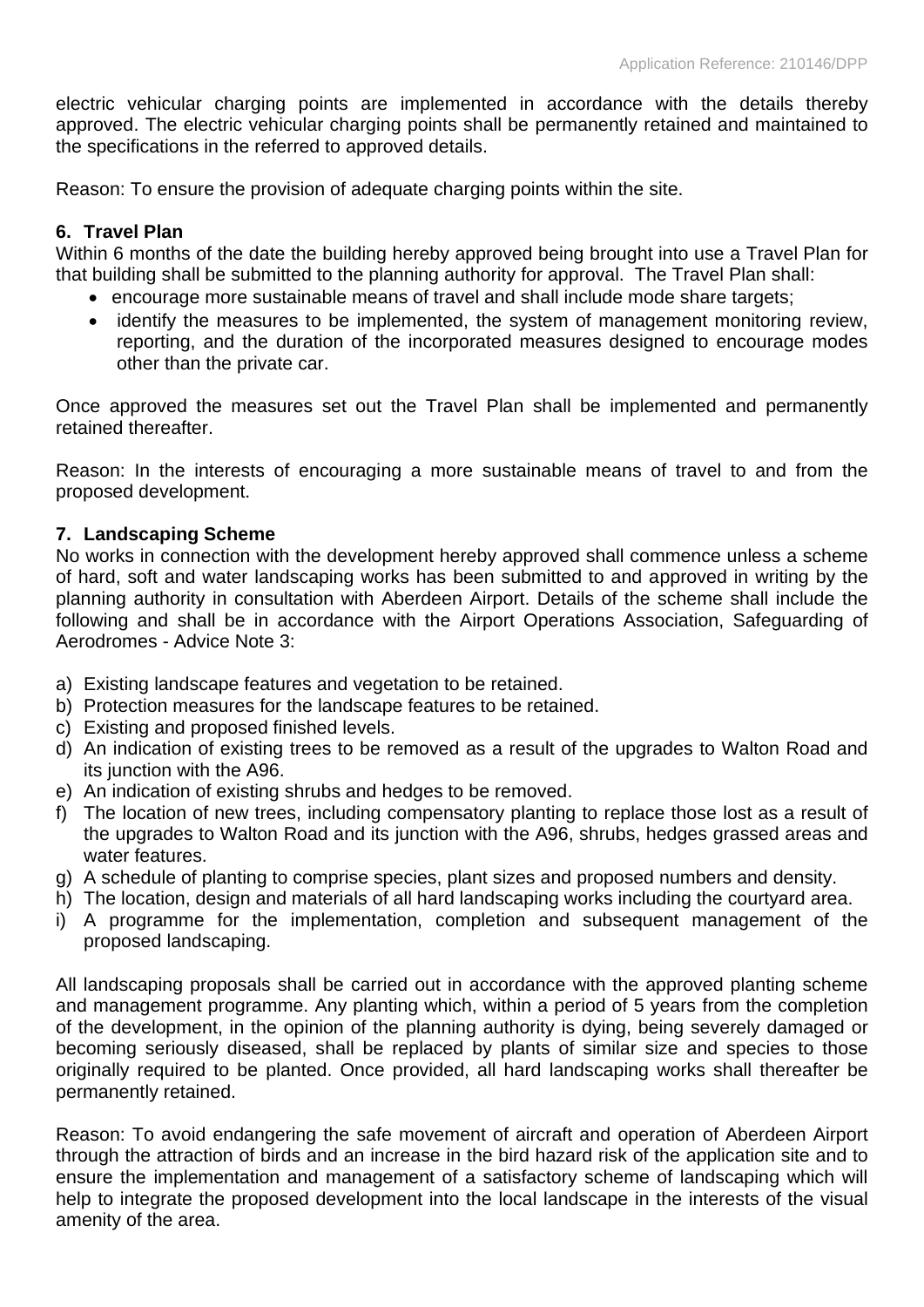## **8. Energy Statement and Water Efficiency**

The building hereby approved shall not be erected unless an Energy Statement has been submitted to and approved in writing by the planning authority. The Energy Statement shall include the following items:

a) Full details of the proposed energy efficiency measures and/or renewable technologies to be incorporated into the development; and

b) Calculations using the SAP or SBEM methods which demonstrate that the reduction in carbon dioxide emissions rates for the development, arising from the measures proposed, will enable the development to comply with Policy R7 of the Aberdeen Local Development Plan 2017.

Details of all water saving technologies and techniques within the proposed development must also be submitted to and approved in writing by the planning authority.

Thereafter, the development shall not be occupied unless it has been constructed in full accordance with the approved details in the Energy Statement and the carbon reduction measures and water saving technologies and techniques are in place and fully operational.

Reason: to ensure this development complies with the on-site carbon reductions required in Scottish Planning Policy and Policy R7 of the Aberdeen Local Development Plan 2017.

#### **9. Full Fibre Broadband**

That the development hereby approved shall not be brought into use unless a scheme for the provision of a full fibre broadband connection for the development has been submitted to and approved in writing by the planning authority. Thereafter the scheme shall be implemented as approved.

Reason: In order to provide the development with access to high-speed communications infrastructure, in accordance with the requirements of Policy CI1 (Digital Infrastructure) of the Aberdeen Local Development Plan.

## **10. Surface Water Drainage**

The development hereby approved shall not be brought into use unless the proposed surface water drainage system has been provided in accordance with the approved plans and the Drainage Strategy prepared by Curtins, dated December 2020, unless otherwise agreed with the planning authority. The surface water drainage system shall be permanently retained thereafter in accordance with the approved maintenance scheme.

Reason: In order to ensure that adequate drainage facilities are provided, and retained, in the interests of the amenity of the area.

## **11. Waste Management**

That the development hereby approved shall not be brought into use until full details of the waste/recycling bin storage areas have been submitted to and approved in writing by the planning authority. Once approved, the development shall not be occupied unless the storage area has been provided in accordance with the approved details.

Reason: To ensure that suitable provision is made for the storage of recycling, food waste and residual waste bins.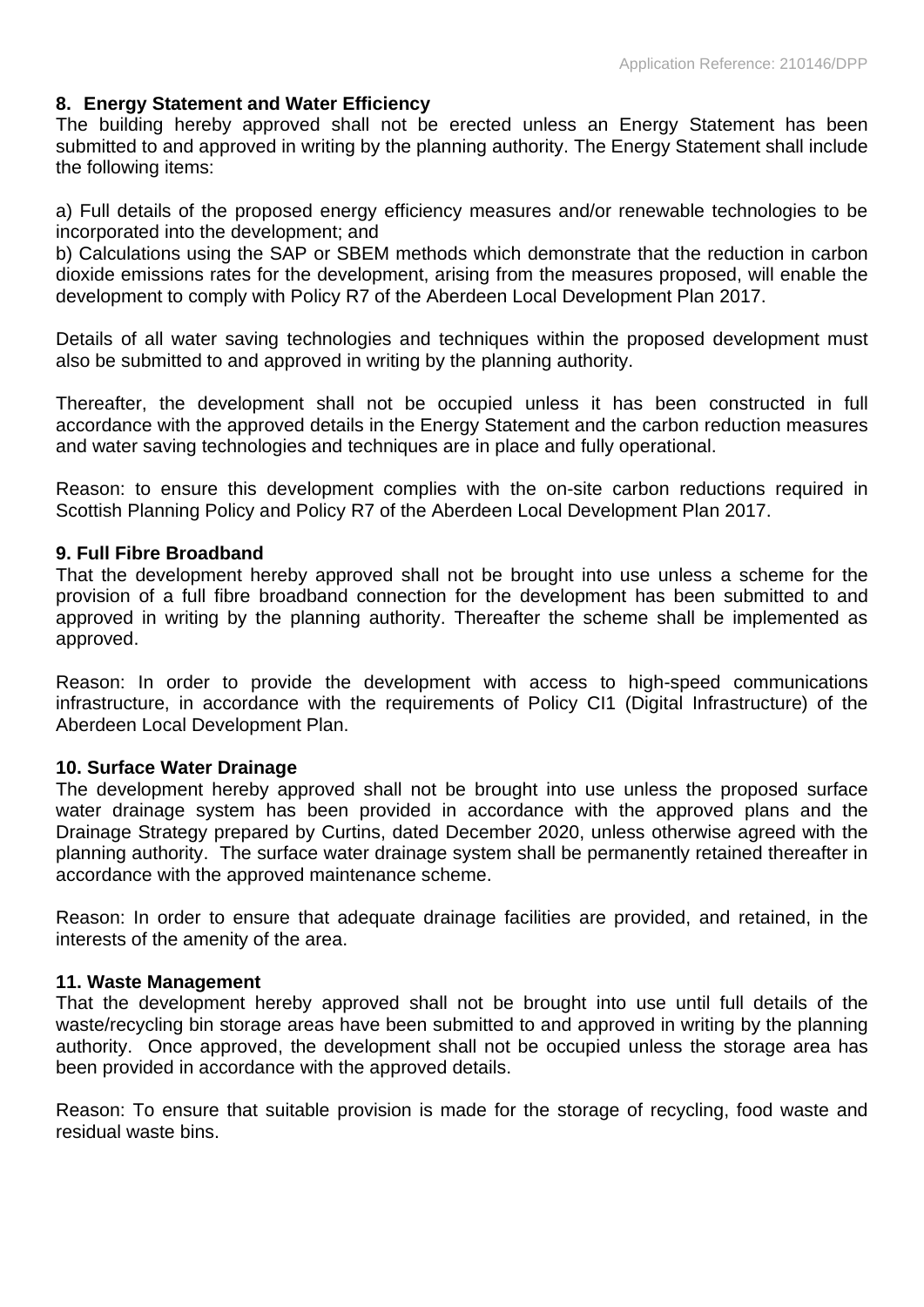# **ADVISORY NOTES FOR APPLICANT**

## **Safeguarding of Aberdeen International Airport (Cranes)**

Attention is drawn to the requirement within the British Standard Code of Practice for the Safe Use of Cranes (BS7121), specifically section 9.9.3 (Crane Control in the Vicinity of Aerodromes) which requires the responsible person to consult the aerodrome manager for permission to work if a crane is to be used within 6km of an aerodrome and its height would exceed 10m or that of surrounding trees and structures.

Use of cranes, or other tall construction equipment must be notified to Aberdeen International Airport Safeguarding Manager (abzsafeguard@aiairport.com / 01224 725756) at least one month prior to use. Failure to do so may result in any responsible person being guilty of an offence under Article 137 (Endangering Safety of Aircraft) of the Air Navigation Order (CAP 393) which states that a person must not recklessly or negligently act in a manner likely to endanger an aircraft.

## **Construction Consent**

Construction Consent for the proposed road(s) will be required prior to the commencement of any roadwork. It is advised that the Colin Burnet, Roads Construction Consent Team is contacted on 01224 522409 to discuss this matter in further detail.

## **Hours of Construction Work**

Unless otherwise agreed in writing with Aberdeen City Council Environmental Health Service (poll@aberdeencity.gov.uk / 03000 200 292), construction work associated with the proposed development should not take place out with the hours of 07:00 to 19:00 Mondays to Fridays and 08:00 to 13:00 on Saturdays. No noisy work should be audible at the site boundary on Sundays.

Where complaints are received and contractors fail to adhere to the above restrictions, enforcement action may be initiated under the Control of Pollution Act 1974.

# **Waste**

- Business premises need to be provided with a bin store to allocate, within the property, the waste and recycling bins.
- Commercial waste bins cannot be stored on the street any day of the week as per Council Policy 2009 (Obstructions- Commercial Waste Bins). Infringement on the Council Policy can lead to a fine of £500 per bin as adopted by the Enterprise, Strategic Planning and Infrastructure Committee on 29<sup>th</sup> August 2013.
- There are many waste contract collection providers operating in Aberdeen and each one provides different collection of waste and recycling services. For this reason, business premises need to liaise with their waste contract collection to ensure the correct management of their waste.
- Business premises have a legal Duty of Care covering all the waste they produce. This means that it is the Business premises responsibility to manage and dispose of any waste correctly.
- The Waste (Scotland) 2012 requires that all businesses from 1<sup>st</sup> January 2014 are required to separate paper, cardboard, glass, plastic and metals for recycling. Some businesses will additionally be required to separate their food waste (where food waste >5kg per week).
- General tips for site and hopefully the chosen waste collection contractor will detail this but for access, the following is needed:
	- $\circ$  An area of hard standing at storage and collections point(s)
	- o Dropped kerb at proposed bin collection point
	- o Yellow lines in front of bin collection point
	- o Bin storage areas to ideally be provided with a gulley and wash down facility for the interest of hygiene